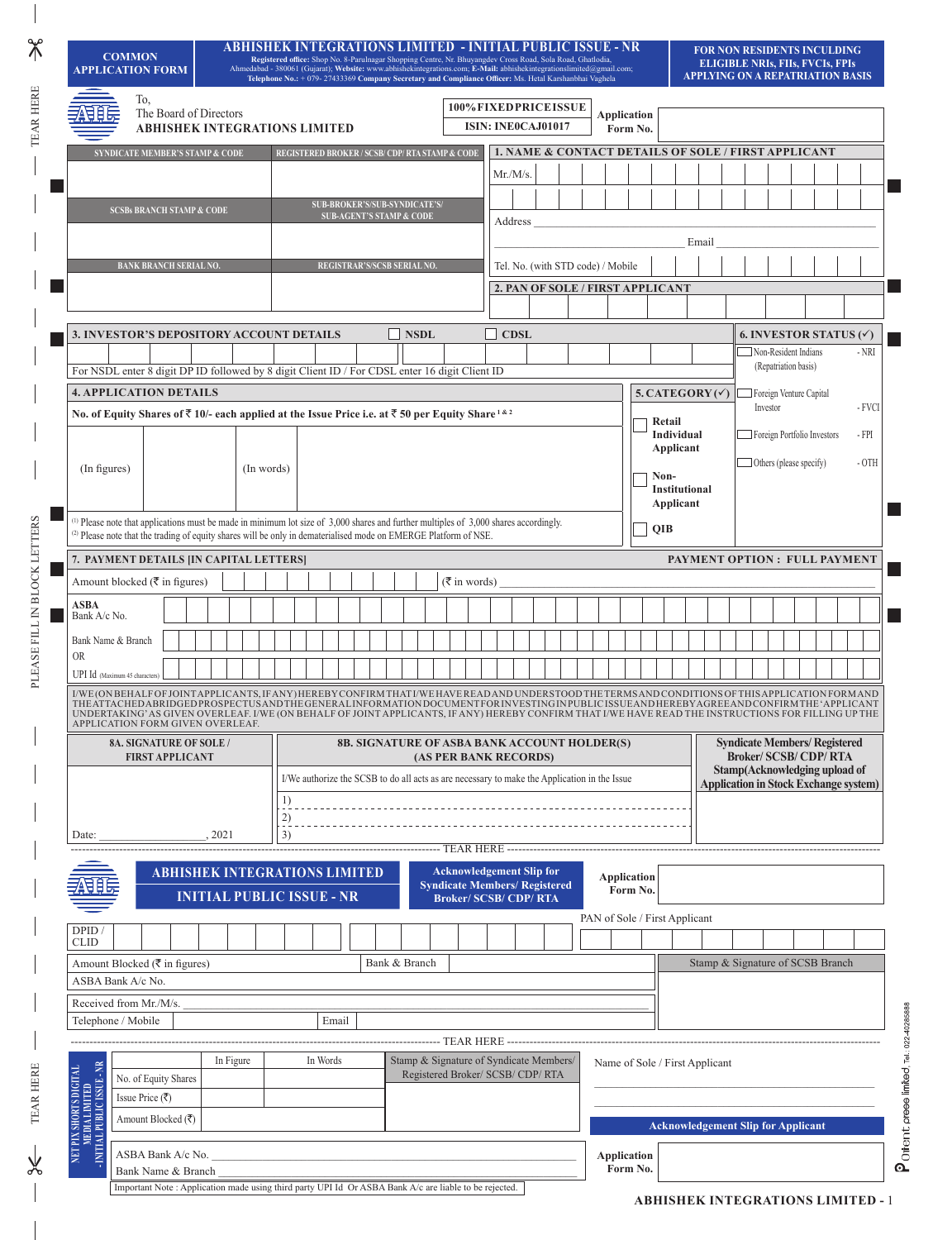# **IN THE NATURE OF ABRIDGED PROSPECTUS - MEMORANDUM CONTAINING SALIENT FEATURES OF THE PROSPECTUS APPLICANT`S UNDERTAKING FOR APPLICATION FORM**

**(IN CASE OF A JOINT APPLICATION, THE CONFIRMATIONS, AUTHORIZATIONS, UNDERTAKINGS AND REPRESENTATIONS MADE BY THE FIRST APPLICANT WILL BE DEEMED TO HAVE BEEN MADE ON BEHALF OF ALL JOINT APPLICANTS. THE FIRST APPLICANT SHALL BE LIABLE FOR ALL THE OBLIGATIONS ARISING OUT OF THE ISSUE OF EQUITY SHARES.)**

On the basis of the Prospectus, General Information Document (the "GID") and having studied the attached details as per the Abridged Prospectus, I/We hereby apply for allotment of the Equity Shares to me/ us in the Issue u application for maximum number of Equity Shares at the Issue Price. I/We hereby confirm that 1 am / we are eligible person to invest in this Issue in accordance with applicable laws. I/We hereby agree to accept the Equity with the relevant SCSB I/We undertake that I/we will sign all such other documents and do all such acts, if any, necessary on my/our part to enable me/us to be registered as the holder(s) of the Equity Shares which may be and to registered my/our address as given in the depository records. I/We authorise you to place my/our name(s) on the Register of Members of the Company as holders of the Equity Shares that may be allocated/allotted and t the time of acceptance of application form provided that the reasons for rejecting the same shall be provided to applicant in writing, whereas it has the right to reject it from Non-Institutional applicant and retail indiv to me/us would be pari passu in all respects including dividend. I/We authorise the Company to make the necessary changes in the Application Form without intimation to me/us and use this application form for the purpose of

#### **Nationality and Residentship:** (Tick ( $\checkmark$ ) whichever is applicable in the box and strike out whichever is not applicable in text).

I/WE CONFIRM THAT: 1 am/We are Indian(s) of Indian Origin residing abroad / FPIs / FVC1 and that I/we have remitted funds for Equity Shares applied for herein through normal banking channels or out of the funds held in Non Company or a person acting on behalf of such affiliate; I am / We are not prohibited from accessing capital market under any order / ruling / judgement etc. of any regulatory authority including SEBI. I/We confirm that my/ pliance with the applicable Indian and Foreign laws. The Equity Shares have not been, and will not be, registered under the U.S. Securities Act 1933, as amended (the "Securities Act") or any state securities laws in the States and may not be Issue or sold within the United States except pursuant to an exemption from, or in a transaction not subject to, the registration requirements of the Securities Act. Accordingly, the Equity Shares wil only outside the United States in compliance with Regulation S of Securities Act and the applicable laws of jurisdiction where those Issue and sales occur. The Equity Shares have not been, and will not be, registered, list qualified in any other jurisdiction outside India and may not be Issue or sold, and Applications may not be made by persons in any such jurisdiction, except in compliance with the applicable laws of such jurisdiction. I/We the Equity Shares applied by me/ us do not exceed the relevant regulatory approvals/limits.

FOR QIB APPLICANTS: We confirm that the Maximum Equity Shares applied for by us do not exceed the relevant regulatory approvals/limits. J/We am/are not prohibited from accessing capital markets under any order/ruling/ judg

of any regulatory, judicial or any other authority, including SEBI or under the provisions of any law, regulation or statute.<br>Further: 1) In accordance with ASBA process provided in the Securities and Exchange Board of Ind Prospectus. I/We authorize (a) the Registered Brokers (at Broker Centers) or the SCSBs or the RTAs (at designated RTA Locations) or the CDPs (at Designated CDPs Locations), as the case may be, to do all acts as are necessa make the application in the Issue, including uploading my/our Application, blocking or unblocking of funds in the bank account maintained with SCSBs as specified in the Application Form or in the bank account of the Applic with the UPI ID provided in the Application Form, as the case may be, transfer of funds to the Public Issue Account on receipt of instruction from registrar to the Issue or Sponsor Bank, as the case may be, after finalisat in the specified bank account is insufficient as per the application form, the SCSBs shall reject the application. 3) I/We hereby authorise the members of the Syndicate (in Specified Locations only) or the Registered Broke Centres) or the SCSBs or the RTAs (at designated RTA locations) or the CDPs (at designated CDP locations), as the case may be, to make relevant revisions as may be required to be done in the application, in the event of pr

### **INSTRUCTIONS FOR FILLING UP THE APPLICATION FORM**

- Name of sole/first applicant should be exactly the same as it appears in the depository records. In case of joint Applications, only the name of the first Applicant (which should also be the first name in which the benefic should be provided in the Application Form. Application means an "indication to make an issue" and not Issue.
- The first applicant should mention his/her PAN allotted under the Income Tax Act, DP ID, UPI ID (as applicable) and Client ID except applications by Central or State Government and the official appointed by the courts and are exempt from the requirement of obtaining / specitying their PAN for transacting in the securities market and by person residing in the state of Sikkim, the applicants or in case of application in joint names, the first
- Based on the PAN, DP ID, UPI ID (as applicable) and Client ID provided by the Applicants, the Registrar will obtain demographic details registered with depository participants to be used for allotment, technical rejections ASBA Account. Hence, Applicants are advised to immediately update any change in their demographic details as appearing on the records of the Depository Participants. Please note that failure to do so could result in failur
- 4. Applications Lot and Price: The Issue being 100% Fixed Price Issue at a Price of ₹ 50/- per Equity Shares has been decided by our Company in consultation with Lead Manager. The Face Value of Equity Shares \* 10/-each Mi days. Any revision in the Price and the revised Issue Period, if applicable will be widely disseminated by notification to Stock Exchange, by issuing a press release and also by indicating the changes on the website of the terminals of the Syndicate Members.
- 5. Maximum and Minimum Application Size: In case of Resident Retail Individual Applicants, such number of Equity Shares in multiples of the of minimum Application Lot such that the Application Amount does not exceed ₹ 200 indicate their agreement to purchase. In case of Non-Institutional Investors and QIB Investors, the minimum Application since shall be such numbers of Equity Shares in multiples of the minimum Application Lot such that App exceeds ₹ 200,000/-. The maximum Application by any investor should not exceed the investment limits prescribed for them by applicable laws.
- Please tick category as applicable to ensure proper upload of Application in Stock Exchange System.
- Please tick investor status as applicable. Please ensure investor status is updated in your depository records.
- The entire Issue price of ₹ 50/- per equity share is payable on application. In case of allotment of lesser number of equity shares than the number applied, the company shall unblock the excess amount paid on application "Cheques/Demand Drati/Cash/stock invest/money orders/postal orders will not be accepted". All NRI Applicants bidding on a repatriation basis by using the Non-Resident Forms are required to authorise their SCSB to block the Applicants to please ensure that your Bank has notified a SCSB Branch in the city where Application Form is being submitted.
- 9. Please note that application made using third party UPI Id or ASBA Bank A/c are liable to be rejected.
	- QIB and Non Institutional Investors cannot use UPI mechanism to apply.
	-
	- **For Retail Individual Investors applying using UPI. - Please ensure that your Bank is offering UPI facility for Public Issues.**
		- Ensure that the: (a) bank where the bank account linked to their UPI ID is maintained; and (b) the Mobile App and UPI handle being used for making the Bid, are listed on the website of SEBI at https://www.sebi.gov.in/sebiw other/OtherAction. do?doRecognisedFpi=yes&intmId=40
		- **- Please mention UPI Id clearly in CAPITAL LETTERS only.**
			- **- Eligible NRIs applying in the Issue through the UPI Mechanism, are advised to enquire with the relevant bank where their account is UPI linked prior to submitting their Application.**
		- **- UPI Id cannot exceed 45 characters.**
		-
	- Please ensure that you are using your UPI Id only and not the UPI of any third party.<br>- Retail Individual Investors applying using the UPI Mechanism shall ensure that details of the application are reviewed and verified **the UPI Mandate Request using his/her UPI PIN,** For further details, see *"Issue Procedure"* on page 177 of the Prospectus
- 10. Only the first Applicant is required to sign the application form/ revision form. Thumb impressions and signatures other than in the languages specified in the Eighth Schedule to the Constitution of India must be attes Notary Public or a Special Executive Magistrate under official seal. Signature of bank ASBA account holder is mandatory. If the first applicant is not account holder, ensure that the Application form is signed by the accou
- Other Instructions: (a) Application must be made only in the prescribed Application Form. (b) Application must be completed in full, in BLOCK LETTERS in ENGLISH. Applicant should note that the Registered Brokers, CDPs, RTA / or SCSBs will not be liable for errors in data entry due to incomplete or illegible Application Form. (**c)** Ensure that all applicable documents in support of Application are attached with the Application Form.
- 12. The applicants may note that in case the DPID, Client ID and PAN mentioned in the Application Form and entered into the electronic biddings systems of the Stock Exchange do not match with the DP ID, Client ID and PAN a Depository database, the Application Form is liable to be rejected.
- The Equity Shares issued in the issue have not been and will not be registered under the U.S. Securities Act, 1933 ("U.S. Securities Act") or any state securities laws in the United States, and unless so registered may not within the United States. Accordingly, such Equity Shares are being issued and sold outside of the United States in offshore transactions in reliance on Regulation S under the U.S. Securities Act and the applicable laws of those issues and sales occur.

You will be sent the Prospectus either in physical form or electronic form or both. You may not distribute or forward these documents and these documents are subject to the disclaimers and restrictions contained in or acco Application Form is being Issued to you on the basis that you (i) confirm that the representations, warranties, agreements and acknowledgement set out in Chapter titled "Other Regulatory and Statutory Disclosures" and "Iss Prospectus and (ii) agree to abide by (1) this Application Form and (2) the Prospectus, together with the terms and conditions contained therein.

Note: Terms used but not defined therein shall have the meaning assigned to such terms in the Prospectus. For Detailed instructions for filling the various fields of this Application form, please refer to the General Infor

|                                                                      | TEAR HERE.<br>----------------------------                                |                                                                                                           |
|----------------------------------------------------------------------|---------------------------------------------------------------------------|-----------------------------------------------------------------------------------------------------------|
| • In case of queries related to allotment/ credit of allotted equity | <b>COMPANY CONTACT DETAILS</b>                                            | <b>REGISTRAR CONTACT DETAILS</b>                                                                          |
| shares, the Applicants should contact Registrar to the Issue         | <b>ABHISHEK INTEGRATIONS LIMITED</b>                                      | LINK INTIME INDIA PRIVATE LIMITED                                                                         |
| • In case of Application submitted to the SCSBs, the Applicants      | Registered office: Shop No. 8-Parulnagar Shopping Centre,                 | C-101, 1st Floor, 247 Park, Lal Bahadur Shastri Marg,                                                     |
| should contact the relevant SCSB                                     | Nr. Bhuyangdev Cross Road, Sola Road, Ghatlodia,                          | Vikhroli (West), Mumbai - 400 083, Maharashtra<br>Tel. Number: +91 22 4918 6200; Fex No.: (022) 4918 6195 |
| • In case of queries related to upload of Applications submitted     | Ahmedabad - 380061 (Gujarat);                                             | Email Id: ail.ipo@linkintime.co.in                                                                        |
| to the RTAs/Registered Brokers/CDPs, as applicable the               | Website: www.abhishekintegrations.com;                                    | Investors Grievance Id: ail.ipo@linkintime.co.in                                                          |
| Applicant should contact the relevant Designated Intermediary.       | $\mathbf{E}\text{-}\mathbf{Mail:}$ abhishekintegrationslimited@gmail.com; | Website: www.linkintime.co.in                                                                             |
| • For UPI related queries, investors can contact NPCI at the toll    | Telephone No.: $+ 079 - 27433369$ ; Company Secretary and                 | Contact Person: Ms. Shanti Goapalkrishnan                                                                 |
| free number-18001201740 and Mail ld-ipo.upi@npciorg.in.              | Compliance Officer: Ms. Hetal Karshanbhai Vaghela                         | <b>SEBI Registration Number: INR000004058</b>                                                             |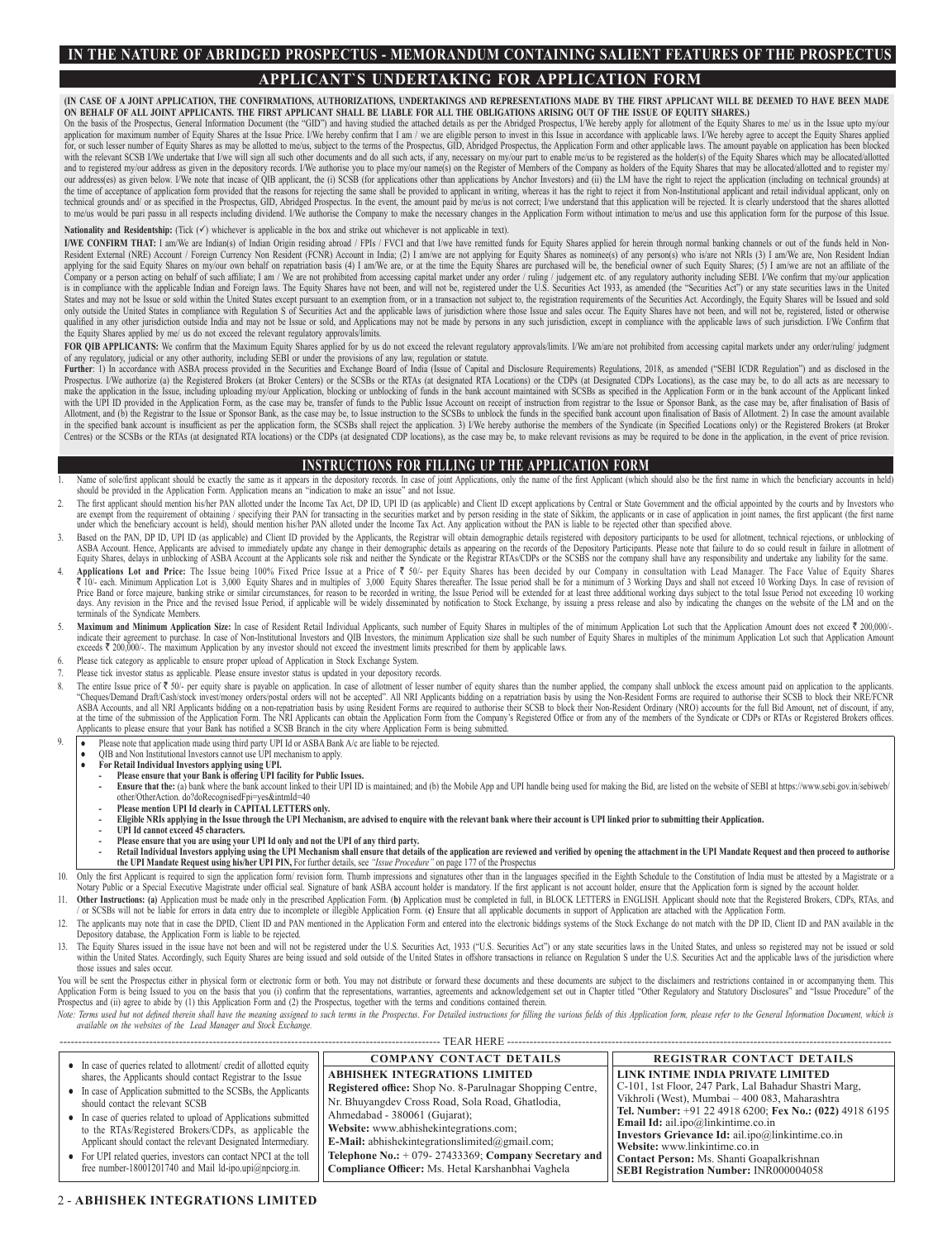# **IN THE NATURE OF ABRIDGED PROSPECTUS - MEMORANDUM CONTAINING SALIENT FEATURES OF THE PROSPECTUS APPLICANT`S UNDERTAKING FOR REVISION FORM**

I/We (on behalf of joint applicants, if any) confirm that the Acknowledgement slip for my/our application are enclosed for the revisions which are being requested. I/we agree to be bound by all the terms & conditions mentioned in the Application Form submitted earlier by me/us.

I/We (on behalf of joint applicants, if any) authorize you to reject this Revision Form, in case any of the details of my existing Application as appearing on the electronic bidding system do not tally with the details in this Revision Form.

### **INSTRUCTIONS FOR FILLING UP THE REVISION FORM**

- Name of sole/first applicant should be exactly the same as it appears in the depository records.
- 2. Please ensure that the application options provided are in the same order as that provided in the Application Form submitted earlier.
- 3. In case there is no change in the particular application, please write "NO CHANGE". In case you want to cancel the application, please write "CANCELLED".
- The entire Application Amount will be payable at the time of submission of the Application Form. Under ASBA Process the SCSBs shall be authorized to block such funds in the bank accounts that are specified in the Application Form. Applicants please ensure that your SCSB where the ASBA account is maintained has notified an SCSB branch in the city where the Application form is being submitted.
- 5. Only the first Applicant is required to sign the application form/ revision form. Thumb impressions and signatures other than in the languages specified in the Eighth Schedule to the Constitution of India must be attested by a Magistrate or a Notary Public or a Special Executive Magistrate under official seal. Signature of ASBA bank account holder is mandatory. If the first applicant is not account holder, ensure that the Application form is signed by the ASBA account holder.
- 6. Please note that application made using third party UPI Id or ASBA Bank A/c are liable to be rejected.
	- QIB and Non Institutional Investors cannot use UPI mechanism to apply.
	- **For Retail Individual Investors applying using UPI.**
		- **- Please ensure that your Bank is offering UPI facility for Public Issues.**
		- **Ensure that the:** (a) bank where the bank account linked to their UPI ID is maintained; and (b) the Mobile App and UPI handle being used for making the Bid, are listed on the website of SEBI at https:// www.sebi.gov.in/sebiweb/other/OtherAction. do?doRecognisedFpi=yes&intmId=40
		- **- Please mention UPI Id clearly in CAPITAL LETTERS only.**
		- **- Eligible NRIs applying in the Issue through the UPI Mechanism, are advised to enquire with the relevant bank where their account is UPI linked prior to submitting their Application.**
		- **- UPI Id cannot exceed 45 characters.**
	- **- Please ensure that you are using your UPI Id only and not the UPI of any third party.**

7. Other Instructions: a. Revision to Application must be made only in the prescribed Revision Form, as applicable. b. Application must be completed in full, in BLOCK LETTERS in ENGLISH. Applicants should note that the Syndicate Members/ SCSBs/Registered Brokers/ RTAs/ CDPs will not be liable for errors in data entry due to incomplete or illegible Revision Form. c. Ensure that Acknowledgement Slip for your application has and any other documents in support of the revision are attached with the Revision Form. d. Applicants shall only be required to pay the amount in excess of their original application amount (if any) upon an upward revision of their application.

### **ISSUE STRUCTURE**

| <b>Particulars</b>                                                                | <b>Net Issue to Public</b>                                                                                                                                                                                                                                         | Market Maker reservation portion                                                                                                                 |
|-----------------------------------------------------------------------------------|--------------------------------------------------------------------------------------------------------------------------------------------------------------------------------------------------------------------------------------------------------------------|--------------------------------------------------------------------------------------------------------------------------------------------------|
| Number of Equity Shares*                                                          | 9,36,000 Equity Shares                                                                                                                                                                                                                                             | 54,000 Equity Shares                                                                                                                             |
| Percentage of Issue Size available for<br>allocation                              | 94.55% of the Issue Size<br>31.09% of the Post Issue Paid up Capital                                                                                                                                                                                               | 5.45% of the Issue Size<br>1.79% of the Post Issue Paid up Capital                                                                               |
| <b>Basis of Allotment/ Allocation if</b><br>respective category is oversubscribed | Proportionate subject to minimum allotment of 3000 Equity Shares<br>and Further allotment in multiples of 3000 Equity Shares each.                                                                                                                                 | Firm Allotment                                                                                                                                   |
|                                                                                   | For further details please refer to the section titled "Issue Procedure"<br>- Basis of Allotment" on Page no. 216 of this Prospectus.                                                                                                                              |                                                                                                                                                  |
| <b>Mode of Application</b>                                                        | All the Applicants shall make the Application (Online or Physical)<br>through ASBA Process or through UPI Mechanism in case of Retail<br>Individual Investors.                                                                                                     | Through ASBA mode Only.                                                                                                                          |
| <b>Minimum Application Size</b>                                                   | For OIB and NII:<br>Such number of Equity Shares in multiples of 6000 Equity<br>Shares such that the Application Value exceeds ₹ 2,00,000                                                                                                                          | 54000 Equity Shares                                                                                                                              |
|                                                                                   | <b>For Retail Individuals:</b><br>3000 Equity Shares                                                                                                                                                                                                               |                                                                                                                                                  |
| <b>Maximum Bid</b>                                                                | For OIB and NII:<br>Such number of Equity Shares in multiples of 6000 Equity Shares<br>such that the Application Size does not exceed 9,36,000 Equity<br>Shares subject to limit the investor has to adhere under the relevant<br>laws and regulations applicable. | 54000 Equity Shares                                                                                                                              |
|                                                                                   | <b>For Retail Individuals:</b><br>3000 Equity Shares so that the Application Value does not exceed<br>₹2.00.000                                                                                                                                                    |                                                                                                                                                  |
| <b>Mode of Allotment</b>                                                          | Compulsorily in dematerialized mode                                                                                                                                                                                                                                | Compulsorily in dematerialized mode                                                                                                              |
| <b>Trading Lot</b>                                                                | 3000 Equity Shares                                                                                                                                                                                                                                                 | 3000 Equity Shares, However the Market Maker may accept odd<br>lots if any in the market as required under the SEBI (ICDR)<br>Regulations, 2018. |
| Terms of payment                                                                  | Entire Application Amount shall be payable at the time of submission of Application Form.                                                                                                                                                                          |                                                                                                                                                  |

\* 50% of the shares offered in the Net Issue to Public portion are reserved for applications whose application value is below  $\overline{(}2,00,000$  and the balance 50% of the shares are available for applications whose application value is above  $\bar{\tau}$  2,00,000.

|                                                                      | TEAR HERE<br>                                             |                                                         |
|----------------------------------------------------------------------|-----------------------------------------------------------|---------------------------------------------------------|
|                                                                      |                                                           |                                                         |
| • In case of queries related to allotment/ credit of allotted equity | <b>COMPANY CONTACT DETAILS</b>                            | <b>REGISTRAR CONTACT DETAILS</b>                        |
| shares, the Applicants should contact Registrar to the Issue         | <b>ABHISHEK INTEGRATIONS LIMITED</b>                      | LINK INTIME INDIA PRIVATE LIMITED                       |
| • In case of Application submitted to the SCSBs, the Applicants      | Registered office: Shop No. 8-Parulnagar Shopping Centre, | C-101, 1st Floor, 247 Park, Lal Bahadur Shastri Marg,   |
| should contact the relevant SCSB                                     | Nr. Bhuyangdev Cross Road, Sola Road, Ghatlodia,          | Vikhroli (West), Mumbai - 400 083, Maharashtra          |
| • In case of queries related to upload of Applications submitted     | Ahmedabad - 380061 (Gujarat);                             | Tel. Number: +91 22 4918 6200; Fex No.: (022) 4918 6195 |
| to the RTAs/Registered Brokers/CDPs, as applicable the               | Website: www.abhishekintegrations.com;                    | Email Id: ail.ipo@linkintime.co.in                      |
|                                                                      |                                                           | Investors Grievance Id: ail.ipo@linkintime.co.in        |
| Applicant should contact the relevant Designated Intermediary.       | <b>E-Mail</b> : abhishekintegrationslimited@gmail.com;    | Website: www.linkintime.co.in                           |
| • For UPI related queries, investors can contact NPCI at the toll    | Telephone No.: $+$ 079- 27433369; Company Secretary and   | Contact Person: Ms. Shanti Goapalkrishnan               |
| free number-18001201740 and Mail ld-ipo.upi@npciorg.in.              | Compliance Officer: Ms. Hetal Karshanbhai Vaghela         | <b>SEBI Registration Number: INR000004058</b>           |